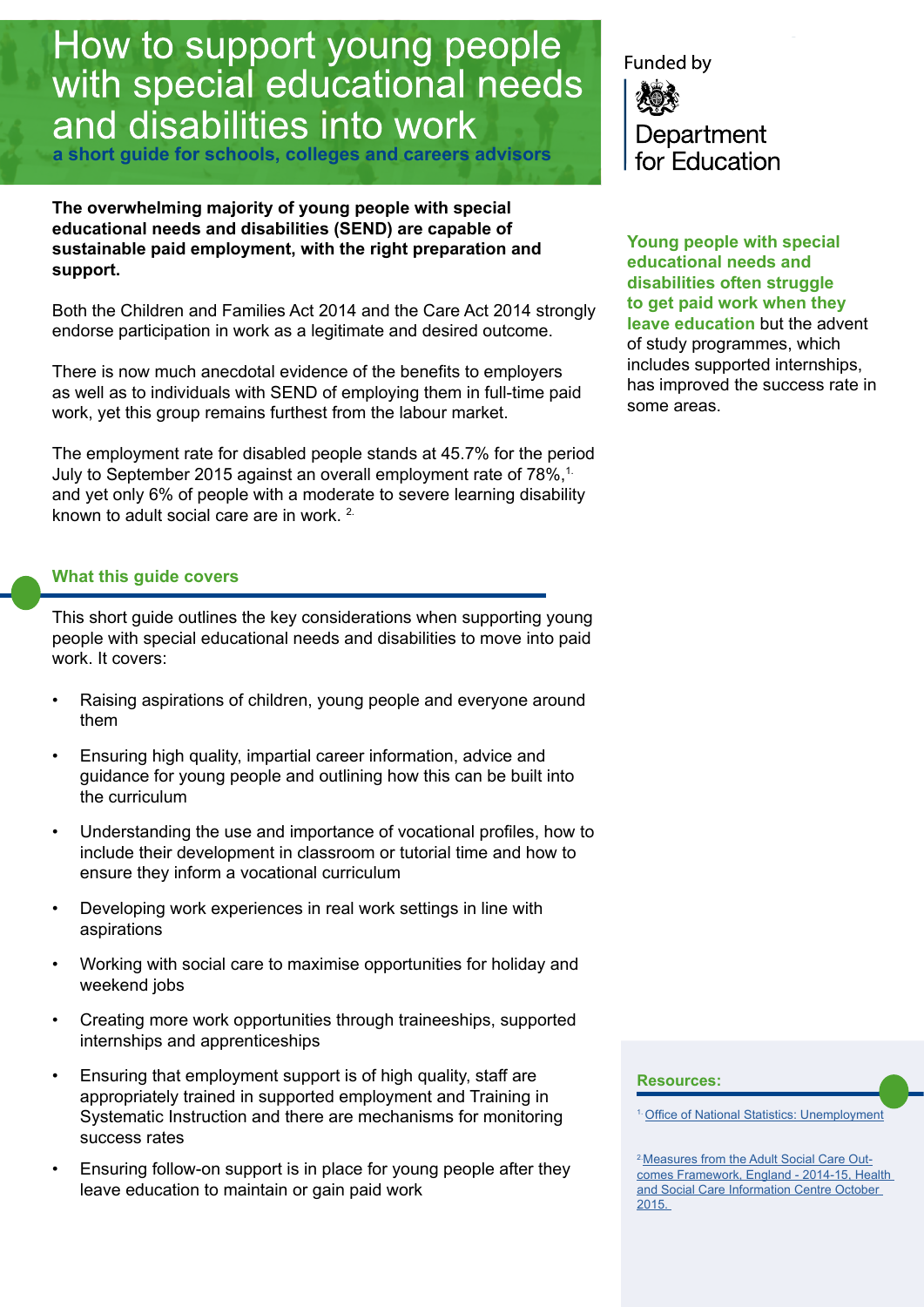# **Raising Aspirations**

This needs to start when children are young. Parents, teachers and others should ask primary school children what they want to do when they grow up. As with all children, some of the responses to this may seem unrealistic such as 'I want to be a pilot', but this may be more about a love of planes and airports than the job itself and could eventually lead to a wide range of jobs in an airport.

Conversations about types of jobs can be introduced into the classroom from a young age but it is important that those people surrounding children with special educational needs have a belief that it is possible for everyone to have some kind of work, even if their support requirements are significant.<sup>3.</sup>

A**ctivities that can boost a belief that paid work is possible** and is a positive outcome are listed below:

- **• Annual Events** (at the least) **for schools and colleges to hold for young people and their families, school and college staff, social workers**, information, advice and guidance workers and employers that provide examples of young people's success in employment;
- **• Events should communicate the 'presumption of employability',** which is the idea that everyone can work with the right support.

Having a young person with SEND already in paid employment attending the event can present an inspiring role model to others of what is possible;

**• Images of people with SEND in employment around your building** and particularly where children are based.<sup>4</sup>

Also consider employing people with learning disabilities, $5$ . who again can act as role models for others;

- **Involve local supported employment agencies<sup>6</sup> and others** who are already supporting young people into work so they can reassure families that this is not about leaving young people to flounder in the work place;
- **• Use videos about success stories;**
- **• Tell students about online help**7.

# **Informing children and young people about different jobs**

**Maintained schools and pupil** 

**referral units have a statutory duty under section 42A of the Education Act 1997 to ensure pupils from Year 8 until Year 13 are provided with impartial careers guidance.** 

Whoever is responsible locally for providing information, advice and guidance to children and young people about possible career choices has a role to play in ensuring that they have an understanding about different jobs they can do.

**It is helpful if not only work experience coordinators and careers advisors research local job options but also tutors and teachers.** There are activities that can be integrated into the curriculum at various stages that will enhance their understanding of what is possible locally. Some possibilities are:

- developing role play relating to different work settings for children and young people
- visiting work settings and ideally, having a guided tour
- encouraging employers to give talks about the work they do so children and young people can ask questions.

This is particularly valuable for students in year 9 and above

- showing videos about young people employed in a wide range of work settings
- using online resources such as the Nationwide Employability Skills Book - a working life<sup>8</sup> and Plotr.<sup>9</sup>

*[<sup>3.</sup> You tube video- Marc Gold composite film from 1970s- demonstrating Systematic Instruction](https://www.youtube.com/watch?v=u-zeVeY2zYY)*

*[<sup>4.</sup> Aspirations For Life pictures and posters you can download for free](http://base-uk.org/knowledge/afl)*

*[<sup>5.</sup> http://waysintowork.com/case-studies/manor-green/]( http://waysintowork.com/case-studies/manor-green/ )* 

*<sup>6.</sup> [BASE has a list of its members on the website with links for more information](http://base-uk.org/about/members)*

*<sup>7.</sup> [Government Publication - Helping Y]( https://www.gov.uk/government/publications/help-and-support-for-young-disabled-people-to-find-and-stay-in-work/help-and-support-for-young-disabled-people-to-find-and-stay-in-work)oung Disabled People to Find and Stay in Work*

*<sup>8.</sup> [https://www.nationwideeducation.co.uk/employability-skills/students/04-07\\_working-life/int\\_4-7\\_working-life.php](https://www.nationwideeducation.co.uk/employability-skills/students/04-07_working-life/int_4-7_working-life.php)*

*<sup>9</sup>[.https://www.plotr.co.uk/](https://www.plotr.co.uk/  )*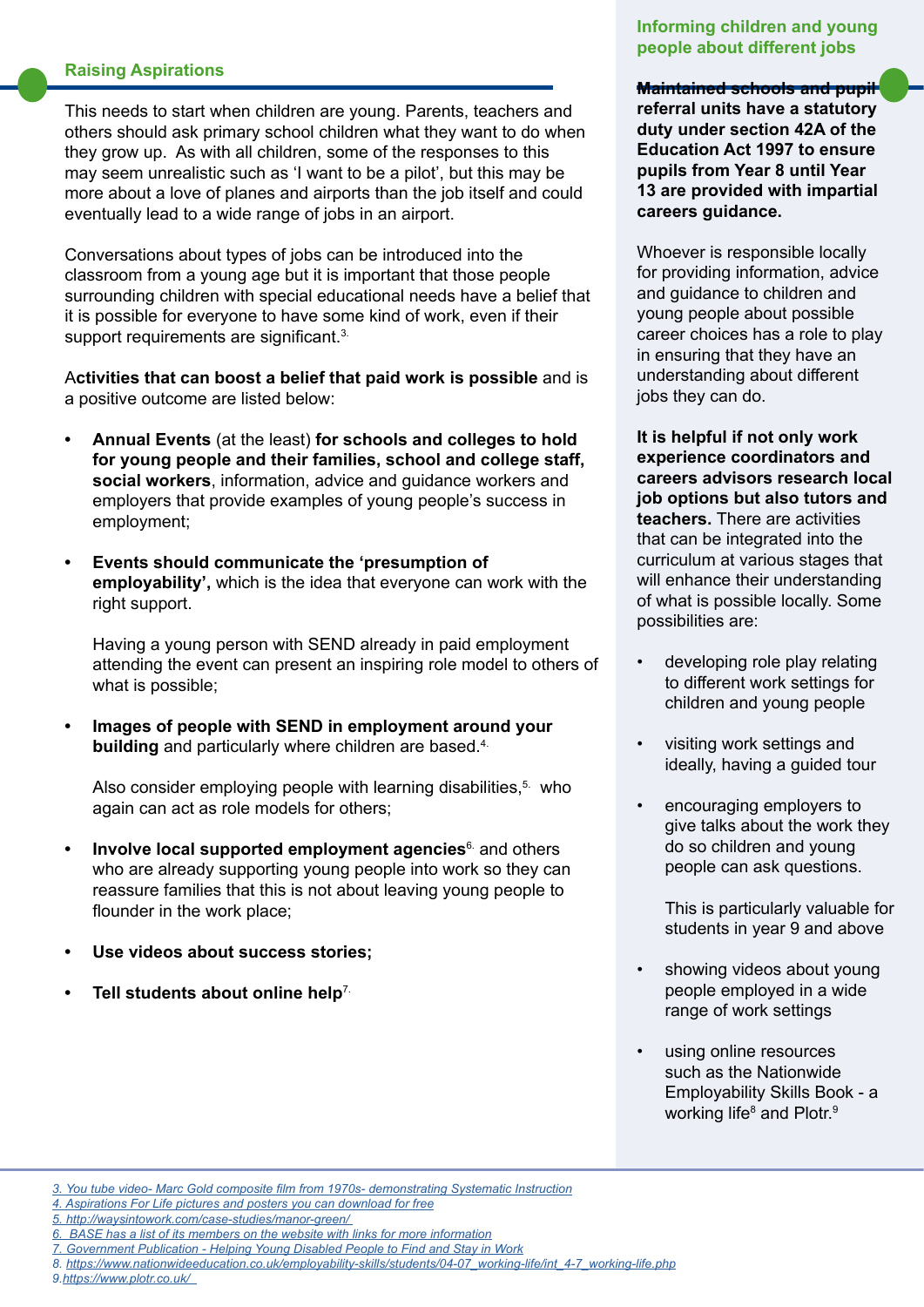### **Vocational Profiles**

A vocational profile is a form of assessment to understand an individual's experience, skills, abilities, interests, aspirations and needs in relation to employment. The aim is to understand the person in depth and to allow for the best possible job match or work experience placement. It provides a picture of the ideal conditions needed in a workplace for the student to be successful.

It is helpful to start working on a vocational profile from year 9 so that any information collected informs future subject choices, work experience, weekend or holiday job options as well as feeding into an Education, Health and Care (EHC) Plan if it the young person has one. If there are existing person-centred planning documents in use, it will be important to ensure that any vocational profile used is complementary to it rather than simply duplicating information. The compiling of the vocational profile can be a part of the normal curriculum or tutorial time and should be completed with the young person as the conversation about each aspect covered is important in allowing exploration of different possibilities that may not have been considered previously. This will need to be kept up to date as young people experience the world of work. There may already be a vocational profile form in use in your area for supporting adults with learning disabilities to move into work. If so, you may wish to use this for consistency but if not, look at the one being piloted in Bath & North East Somerset.10 The Foundation for People with Learning Disabilities has also developed materials for schools and these are downloadable.11

# **Work Experience**

The study programme curriculum in schools and colleges requires **all** students to undertake work experience. In order to make it is as meaningful as possible for each young person, work experience should:

- **• be based on in-depth knowledge of the student** (using a vocational profile, if possible)
- **• have clear educational and vocational goals**
- where the young person has an EHC Plan, b**e in keeping with the work aspirations expressed** in Section A of the plan, particularly if these specify a particular type of work
- **• involve on-the-job learning** with individualised training programmes
- **• provide clear expectations and feedback** to the student and the employer
- **• include adequate support for all partners**, i.e. enough but not too much support for the student so that s/he can meet the employer's requirements
- **• scheduled meetings with the employer** at the start and end of the placement as well as a willingness on all sides to respond quickly to any queries or concerns
- **• be sufficiently long that the individual can experience a range of the typical activities** that people do in the work setting during a working week.14

#### **Case Study:**

At Castle School in Berkshire, students begin their vocational profiles in year 8 and 9. This working document evolves with the young person to capture all of the information in relation to their aspirations, skills, interests and ability to work to ensure they are supported on their journey towards employment. This person-centred approach is critical to finding the right work placements so young people can flourish in them. To date this process has been exceptionally positive and the information gained has helped their students and employers build positive working relationships, resulting in a number of students gaining employment straight from school.

[Visit Castle School's Website](http://www.thecastleschoolnewbury.org.uk/index.asp?m=69&s=170&t=World+of+Work)

**The SEND Code of Practice 12 states that work tasters (very short placements) and work experience should be part of a range of options that schools and colleges make available.** 

# **Work experience while at school has been shown to improve students'**

**self-esteem, to promote learning of workplace culture and what is expected, and to develop ideas for future job searches.13** 

**Resources: 10.** Link to B&NES tools

11. A work Profile and Facilitators handbook free to download<br><sup>12.</sup> Special educational needs and disability

code of practice: 0 to 25 years. [Statutory](https://www.gov.uk/government/uploads/system/uploads/attachment_data/file/398815/SEND_Code_of_Practice_January_2015.pdf)  [guidance for organisations which work with](https://www.gov.uk/government/uploads/system/uploads/attachment_data/file/398815/SEND_Code_of_Practice_January_2015.pdf)  [and support children and young people who](https://www.gov.uk/government/uploads/system/uploads/attachment_data/file/398815/SEND_Code_of_Practice_January_2015.pdf)  [have special educational needs or disabilities](https://www.gov.uk/government/uploads/system/uploads/attachment_data/file/398815/SEND_Code_of_Practice_January_2015.pdf) 13 Wehman. P. (2001). Life beyond the [classroom: Transition strategies for young](http://products.brookespublishing.com/Life-Beyond-the-Classroom-P600.aspx
)  [people with disabilities. Baltimore: Paul H.](http://products.brookespublishing.com/Life-Beyond-the-Classroom-P600.aspx
) 

Brookes. (5th Edition)<br><sup>14.</sup> Some of this list cited in <u>A Review of</u> [the Research Literature on Supported](http://base-uk.org/knowledge/research-literature-review)  [Employment: Steve Beyer and Carol Robinson](http://base-uk.org/knowledge/research-literature-review)  [\(2009\)](http://base-uk.org/knowledge/research-literature-review)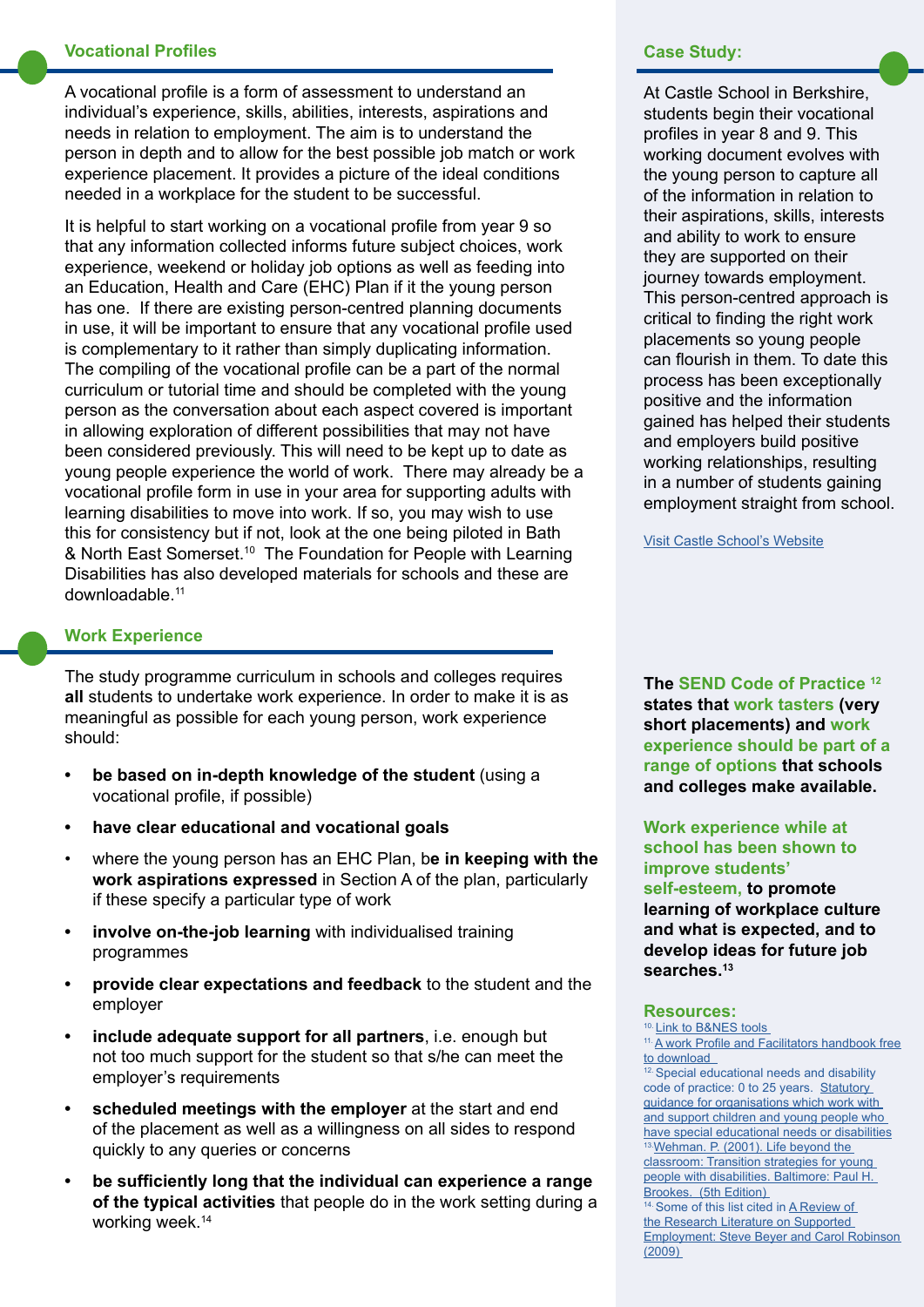Following on from a work experience placement, it is helpful to have a review of the young person's views and performance and to ensure that these are recorded in the vocational profile and inserted into the EHC Plan if one exists. Employment should be discussed at the next annual review and any key considerations should inform the next work experience or job search. Any positive feedback from the employer or the other people at work should be recorded as this can help when trying to find further work placements or paid work. Work experience should also be progressive so whilst it might be appropriate to place someone who has no clear idea about what work they wish to do in the school or college café, any further placements should build on this. So for example, if the young person shows real flair for customer service whilst in the college café but does not want to work in catering, consider other customer facing options that are available with local employers for the next work experience.

# **Working with others to maximise opportunities for holiday and weekend jobs**

There is potential to work with partner agencies to use money for care and support, such as short breaks teams paying for specific work experience (see below) or job coaching for holiday and weekend jobs. A young person's funding would need to be converted into a direct payment but this can generally be used to employ a Personal Assistant to provide care and support or to accompany the child or young person to social or leisure activities. There is no reason why a recognised job coach could not be recruited to help a young person work since this would also allow the family and the young person to have a break from each other. However, it should be recognised that the direct payment may fund fewer hours of a job coach than it would a care worker.

#### **Apprenticeships, traineeships, and supported internships**

The SEND Code of Practice states that **one of the most effective ways to prepare young people with SEND for employment is to arrange work-based learning that enables them to have firsthand experience of work**, such as apprenticeships, traineeships and supported internships. So what are these programmes and who can access them?

### **Apprenticeships**

Apprenticeships are paid positions and apprentices learn the skills they need while working; a training provider helps them get a recognised qualification. There are four levels of apprenticeship, with entry requirements for level 2 (the lowest level) being an E grade at GCSE in English and Maths in Functional skills. However, the requirements tend to vary a little depending on the vacancy being offered. It is worth noting that employers are bound by the Equality Act to make reasonable adjustments for disabled people to ensure that they are accessible. An apprentice aged 19-24 who has an EHC Plan, and those not subject to an EHC Plan who self-declare a learning difficulty or disability, may also be eligible for Exceptional Learning Support if their support costs are more than £19,000<sup>15</sup>.

Any provider wanting to set up an apprenticeship scheme must be on the UK Register of Learning Providers and have a direct contract with the Skills Funding Agency. For advice and support, contact the National Apprenticeship Service<sup>16</sup>.

#### **Top Tip:**

It is beneficial for students to write and **thank employers for their work placement and to recognise exceptionally supportive employers by providing a certificate of recognition**. But take care not to give these out too liberally otherwise they lose their impact. If you are able to offer employers training in disability awareness, this is likely to be well received and could help future placements run more smoothly.

### **Case Study:**

M is 15 years old and attends a special school. He is a talented young actor who has performed in school and community productions. M wants to become an actor and has successfully auditioned for a place on a course run by National Theatre Connections at the Lowry Theatre, Salford. In order to pay for his course, which will provide both work experience and skills development, targeted short breaks money has been used. This money is being taken as a direct payment of £200. Everyone recognised this is a real opportunity for M to work towards his aspiration to be an actor.

For further information email: j.gray1@manchester.gov.uk

#### **Resources:**

15. [Information on the funding mechanisms](https://www.gov.uk/government/uploads/system/uploads/attachment_data/file/414797/Funding_Rules_v2_March_2015.pdf
) See under Apprenticeships

 16. contact: servicedesk@sfa.bis.gov.uk or call 0800 015 0400